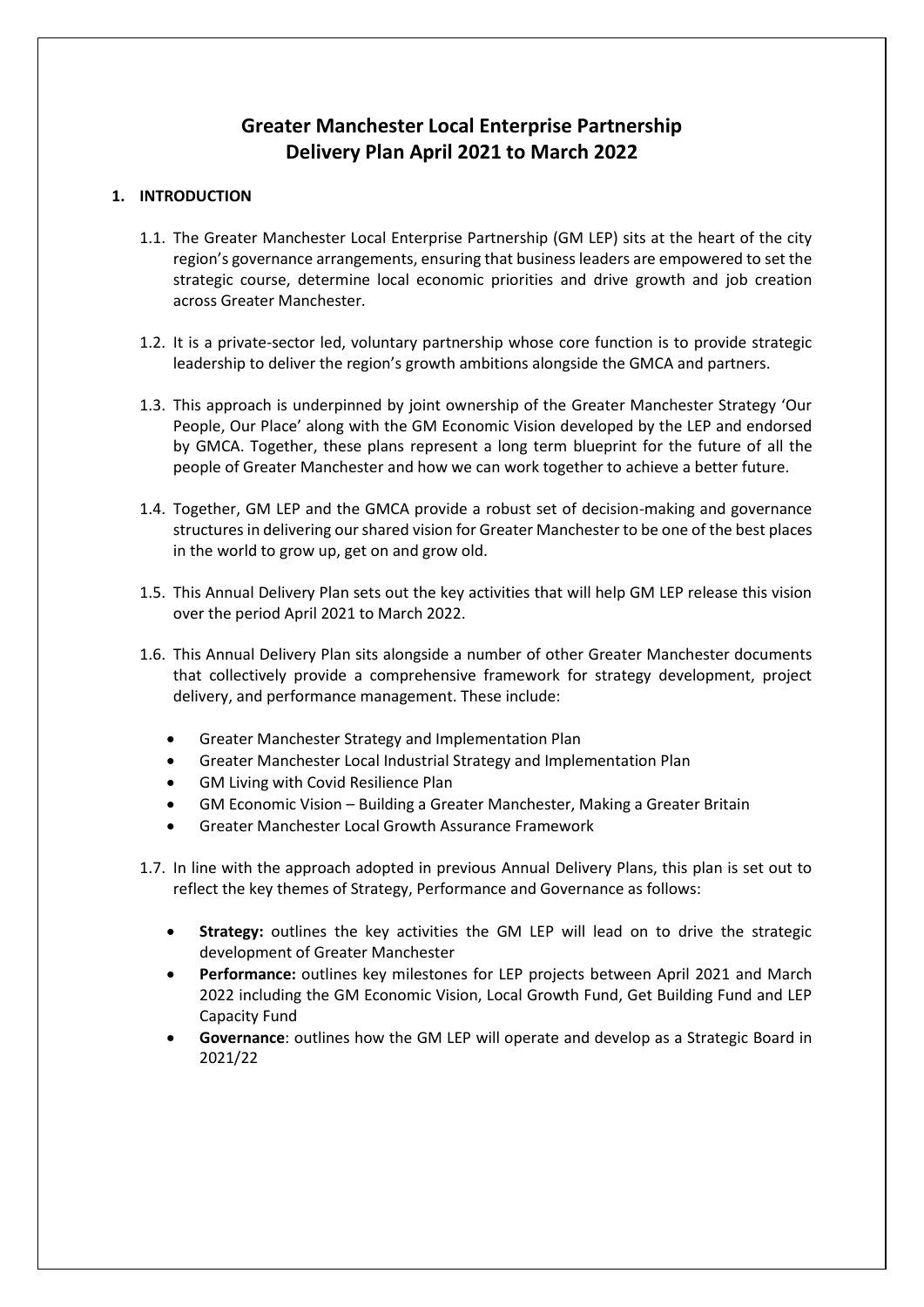# **2. STRATEGY**

#### *Greater Manchester Strategy*

- 2.1 Greater Manchester has a unique partnership model of the GM LEP and the GM Combined Authority providing collective leadership through a shared vision and set of priorities for the city region as set out in the Greater Manchester Strategy.
- 2.2 The LEP has a particular focus on Greater Manchester Strategy priorities 3 and 4 creating good jobs with opportunities for people to progress and develop and developing a thriving and productive economy in all parts of Greater Manchester – as the areas where then LEP Board can use their private sector insight and experience to add most value in driving delivery.
- 2.3 The Greater Manchester Strategy is accompanied by a clear Implementation Plan, which sets out actions and milestones to deliver the city region's ambitions. Performance against the milestones and progress towards these targets is regularly reported to the LEP Board.
- 2.4 The current GMS was launched in 2017 and was due to be refreshed last year, but work was paused due to the pandemic. The one year Living with Covid Resilience Plan (see below) was developed as the systemwide response to the pandemic and was sense checked against existing GMS priorities, which remained the right areas of focus, albeit with shifts in emphasis or changes in delivery focus to better respond to the needs presented as a result of the outbreak.
- 2.5 The refresh of the Greater Manchester Strategy is now underway and will be an evolution from the 2017 document and the Living with Covid Resilience Plan. The development of a new ten year GMS provides an opportunity to develop our priorities and collective shared outcomes, to focus on the delivery required to support the attainment of those outcomes and to embed new and different ways of working in the way we deliver as a system.

#### *GM Local Industrial Strategy*

- 2.6 The GMS set out a platform for the development of the GM Local Industrial Strategy which was launched jointly with the Government in June 2019 and sets out a framework and set of actions for how these priorities will be achieved. This will mean capitalising on the city-region's unique assets and opportunities by:
	- establishing Greater Manchester as a global leader on health and care innovation, creating new industries and jobs, and improving population health and extending healthy life expectancy;
	- positioning Greater Manchester as a world leading region for innovative firms to experiment with, develop and adopt advanced materials in manufacturing;
	- building on Greater Manchester's position as a leading European digital city region, to maximise growing assets in cyber security, enable the digitalisation of all sectors and capitalise on the links between digital and creative industries that feed internationallysignificant clusters in broadcasting, content creation and media;
	- launching the UK's first city-region Clean Growth Mission to achieve carbon neutral living in Greater Manchester by 2038.
	- strengthening the foundations of productivity in the city-region to ensure that growth benefits all people and places
- 2.7 The LIS is underpinned by a strong evidence base in the recently updated Independent Prosperity Review.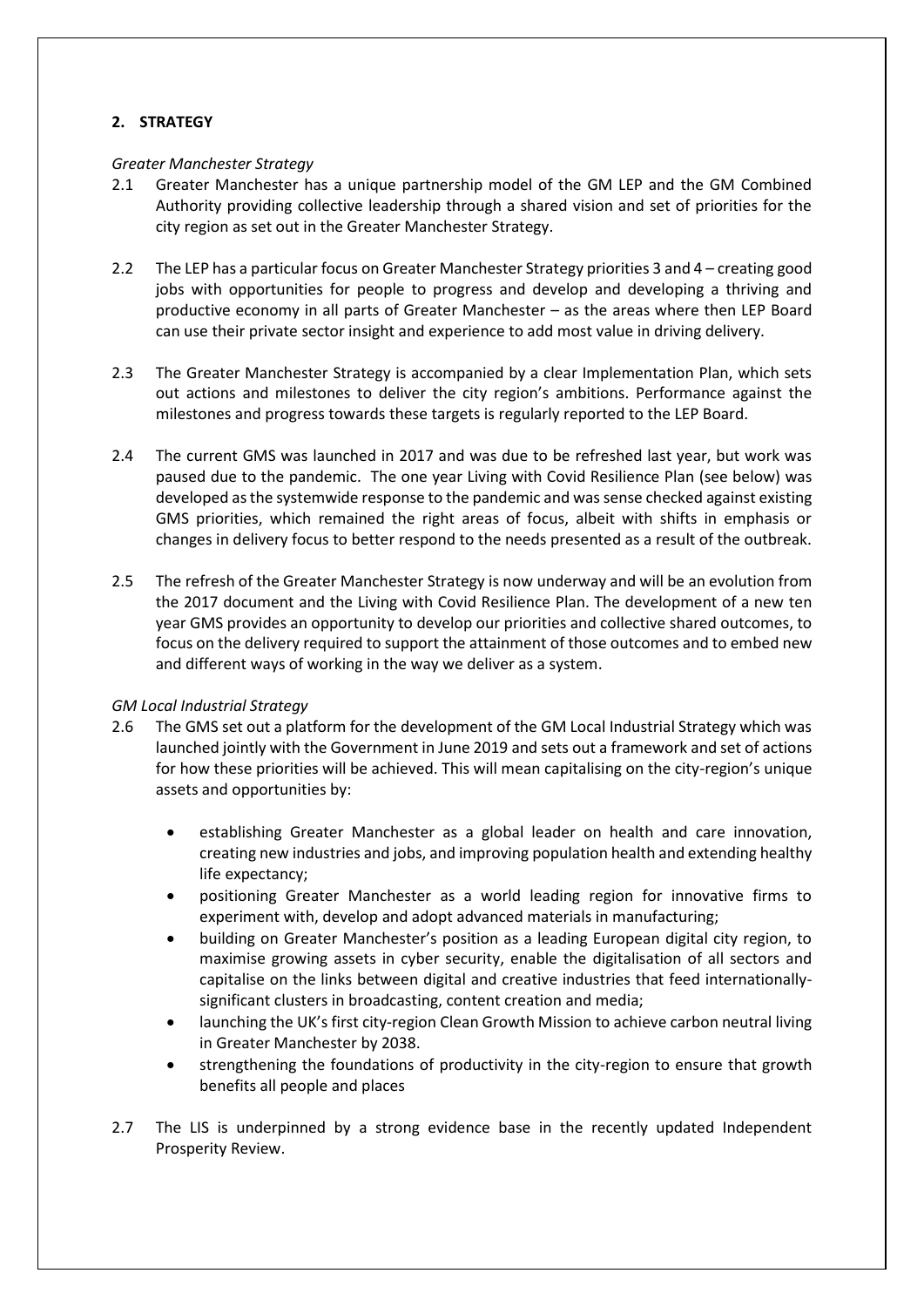- 2.8 The LEP recognises that it has a key role in driving the implementation of the LIS and has allocated funding for 2021/22 in support of the agreed Year 2 LIS implementation activity in line with the GM Economic Vision and shaped by Board members in their respective LIS portfolio roles.
- 2.9 These two strategies set the overarching course for the LEP with detailed actions and outcomes set out in their respective Implementation Plans and evaluation frameworks. However, the unprecedented impact of the Covid pandemic has required the LEP and its partners to reevaluate its approach and address the current challenges and opportunities

#### *GM Living with Covid Resilience Plan*

- 2.10 Since agreeing our collective ambitions, we have made huge progress; helping people take charge of their own lives, achieve their potential and have a sense of hope and optimism for the future of their city-region remains our priority.
- 2.11 But Covid has required us to re-consider our agreed values, our strategy and the ambitions and priorities in it. As part of our recovery and rebuilding planning we have considered how Covid may have disrupted our strategy and review our priorities in light of the impacts evidenced by the pandemic.
- 2.12 The Greater Manchester Living with Covid Resilience Plan is a one year delivery document which considers the impacts arising from Covid.
- 2.13 It captures the actions to be taken in the short term to build resilience and begin to respond to those impacts. The Plan recognises the significant and disproportionately impacts arising from Covid on Greater Manchester residents, businesses and places, but also seeks to acknowledge the positive gains and innovations which supported Greater Manchester's response to the pandemic
- 2.14 The Plan takes account of GM's overarching principles which were determined early on in our response to the pandemic and continue to shape and guide the development of the Living with Covid plan.
- 2.15 The Plan provides a bridge between the existing Greater Manchester Strategy and the refresh now due to take place later this year. The LEP will continue to take a lead in 2021/22 with GMCA via the Growth Company for coordinating the system to achieve the following deliverables:
	- Providing support to enable businesses including social enterprises to innovate and adapt
	- Targeted support to sectors facing lasting impacts from Covid, and growing sectors with investment where they can exploit new opportunities
	- Significantly expanding the GM Good Employment Charter to drive more secure work, higher pay and better employment standards

#### *GM Economic Vision - Building a Greater Manchester, Making a Greater Britain*

- 2.16 Looking towards the longer term, the LEP recognises that as we move into recovery there is an opportunity to build back better and reshape Greater Manchester's economy in the wake of the pandemic**.** This means not just going back to business as usual but building confidence to move forward to greater.
- 2.17 The LEP has therefore developed an Economic Vision that will represent a bold vision led by business and the LEP, which has been endorsed and adopted by the GMCA, to set out the sort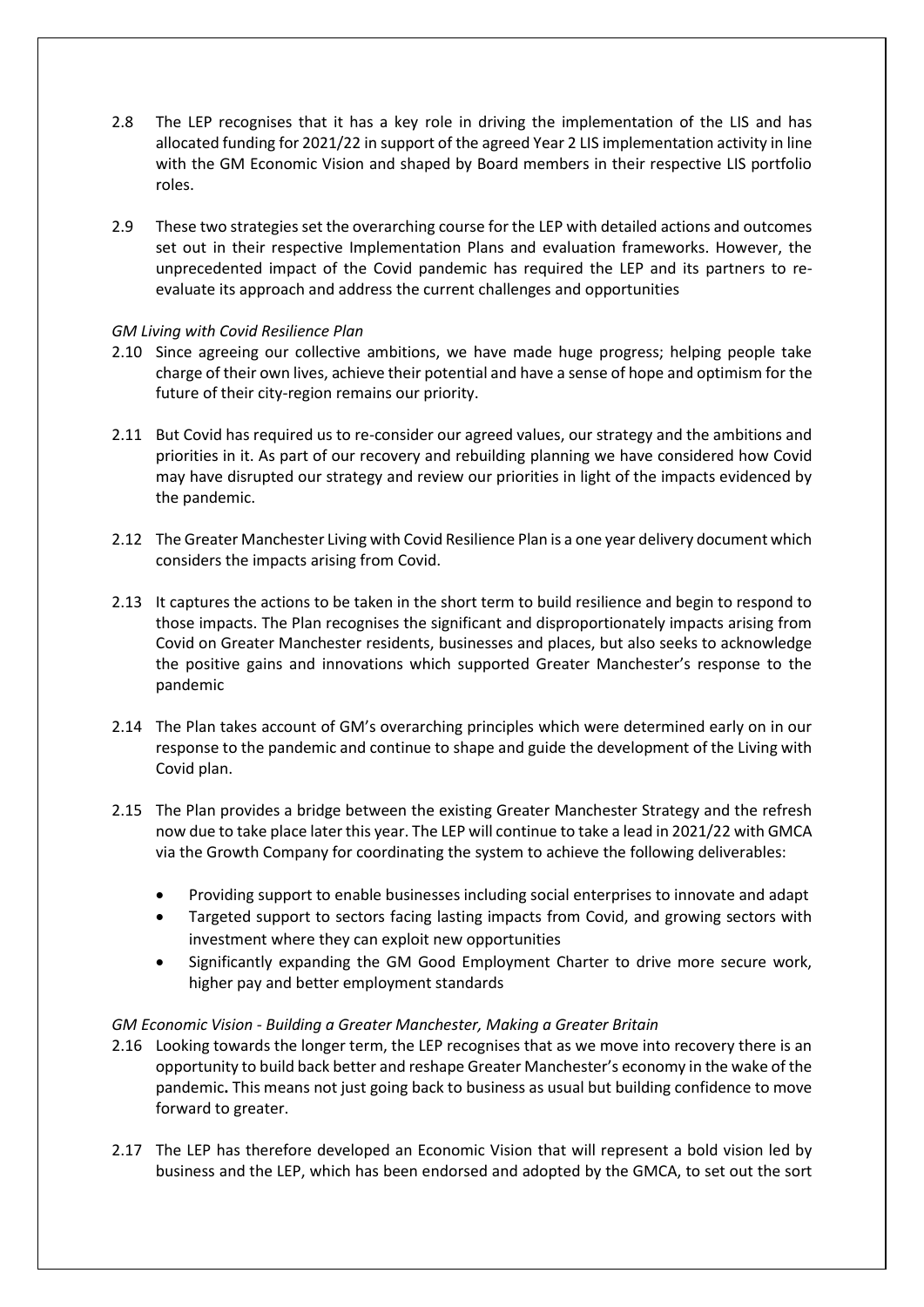of Greater Manchester we want to help create. The plan – Building a Greater Manchester, Making a Greater Britain – provides a blueprint for remodelling the city-region's economy and include a range of long-term initiatives to help businesses innovate more effectively and become more productive, creating a greener and more resilient economy.

- 2.18 It builds on the Local Industrial Strategy, while recognising the shift in attitudes among people, businesses and investors brought on by the coronavirus pandemic and is underpinned by an evidence base from the recently updated Greater Manchester Independent Prosperity Review.
- 2.19 This is a vision that sees Greater Manchester at the heart of the Northern economy with assets vital to driving UK growth. We will build again on our heritage of innovation to drive economic and social advance. We will drive an economic recovery that puts people first, embraces the benefits of diversity, rebalances inequalities, creates lasting resilience, supports the move to net zero carbon and rethinks productivity.
- 2.20 We will be recognised around the world for our global strengths and progressive thinking in advanced materials and manufacturing, health innovation, digital and creative, and clean growth.
- 2.21 Innovation will be central to how we can achieve this transformation and so we need a new approach if we are to diversify the business base, transform ways of working, build vibrant places, create future resilience, support pathways to work, and tackle social issues
- 2.22 This will need a whole ecosystem approach to drive real alignment around all public resources/structures, and partnerships with business, to foster creative places and people. Working with our partners, GM LEP will create that ecosystem via a framework of thematic action.

#### *GM Economic Vision – Delivery Focus*

- 2.23 The GM Economic Vision provides a clear strategic framework for securing a low carbon, green and resilient future and the innovative and prosperous businesses that will drive recovery.
- 2.24 However, the LEP recognises the scale of the economic impact presented by Covid and is committed to moving beyond strategy and translating these priorities into delivery with a focus on leading real change and delivering for all parts of the city region.
- 2.25 As we move into the next stage of recovery, the LEP has therefore agreed five key themes within the strategy that will help achieve this including into nine deliverables that it will sit at the heart of its activity in 2021/22. These are set out below:

| <b>Theme</b>         | <b>Deliverable</b>                                                                                                                                                                                                                                                                                                                                                                           |
|----------------------|----------------------------------------------------------------------------------------------------------------------------------------------------------------------------------------------------------------------------------------------------------------------------------------------------------------------------------------------------------------------------------------------|
| <b>Innovation GM</b> | Driving delivery of Greater Manchester's ambition of being carbon<br>neutral by 2038 by ensuring that all GM businesses are on a journey to<br>net zero by ensuring at least 10% each year (by number or carbon<br>footprint) make a pledge to set a target<br>Driving Low Carbon innovation across our towns and cities and in all<br>employers by supporting Innovation Greater Manchester |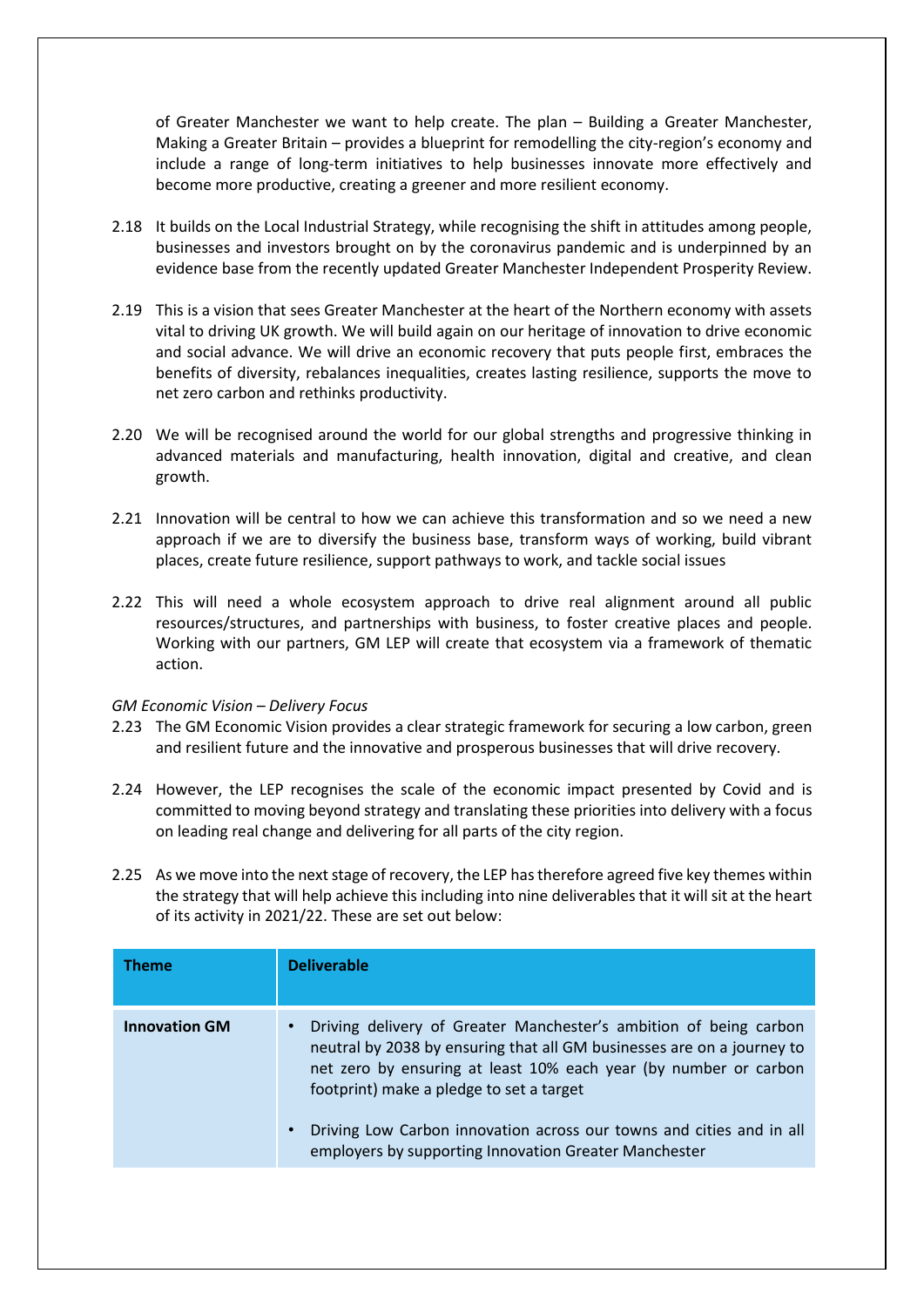| <b>Champion a culture</b><br>of business<br>innovation                                     | Driving Government and private investment around<br>$\bullet$<br>Greater<br>Manchester's four frontier sectors to support economic growth<br>opportunities as well as tackling inequalities including health<br>inequalities; digital exclusion; housing standards via retrofit; and green<br>energy solutions via advanced manufacturing and materials |
|--------------------------------------------------------------------------------------------|---------------------------------------------------------------------------------------------------------------------------------------------------------------------------------------------------------------------------------------------------------------------------------------------------------------------------------------------------------|
| <b>Grow an integrated</b><br>pipeline for talent,<br>skills & progression<br>at all levels | Ensuring every large employer puts forward at least five work related<br>$\bullet$<br>opportunities for young people<br>• Ensuring the right support is in place for people who have to transition<br>in the Labour Market as a result of Covid                                                                                                         |
| Drive good<br>employment                                                                   | Driving diversity in Leadership and Management and Greater<br>$\bullet$<br>Manchester company workforces by working with the Good<br><b>Employment Charter</b><br>Becoming the first city region to pay all employees a real living wage by<br>$\bullet$<br>driving the Living Wage City Region Action Group                                            |
| <b>Stimulate</b><br>investment to<br>create desirable<br>places where<br>people thrive     | Supporting the implementation of plans to deliver high quality places<br>$\bullet$<br>where people want to live, work and invest with the right low carbon<br>infrastructure including digital, ULEV and waste<br>Promoting progressive procurement to drive social value and accelerate<br>$\bullet$<br>supplier diversity                             |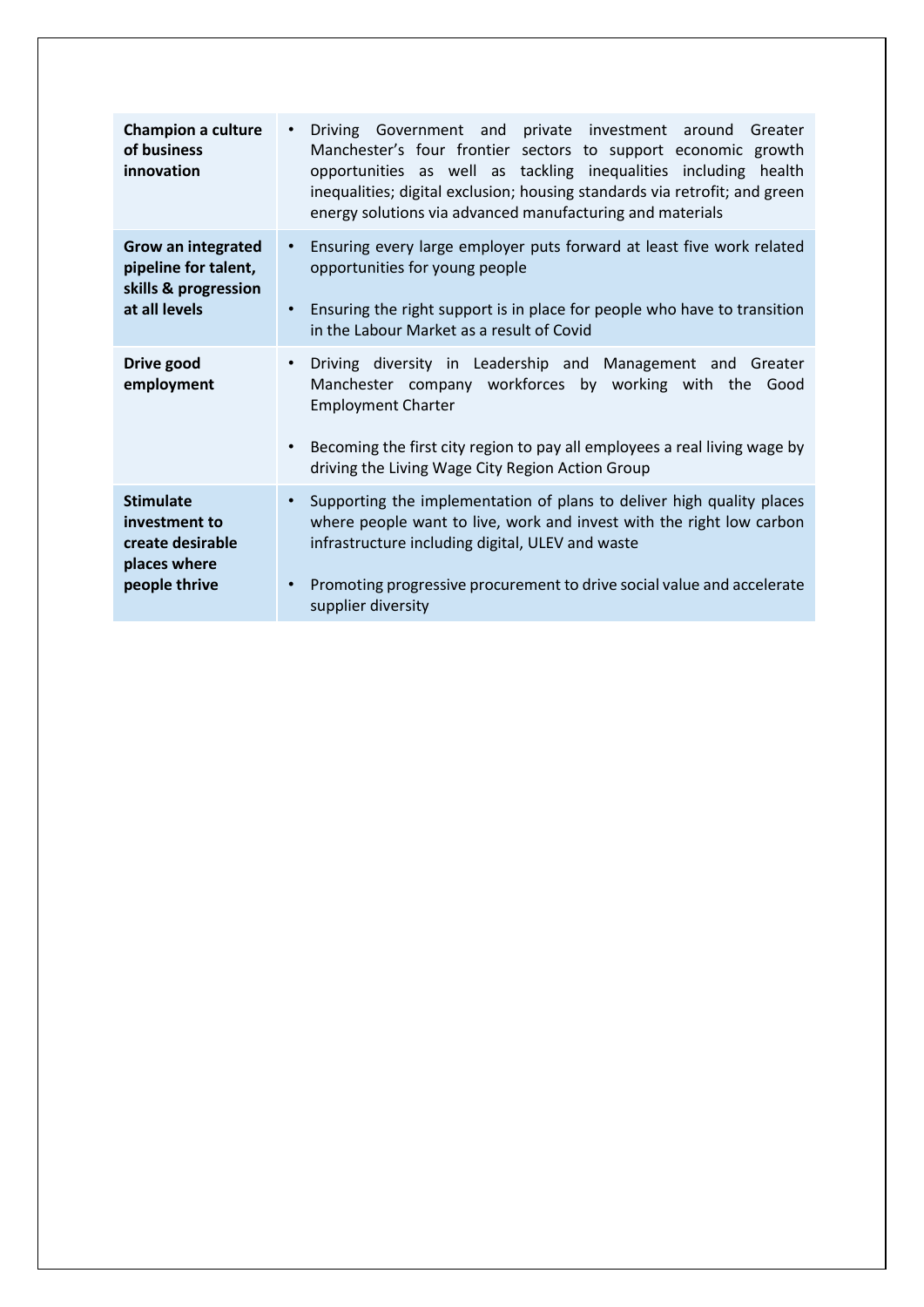# **3. PERFORMANCE**

# *Environmental, Social and Governance Framework*

- 3.1. The GM Economic Vision will form the main framework of action for the LEP in 2021/2022. The LEP will drive three main agendas this year at the heart of Building a Greater Manchester, Making a Greater Britain as we emerge from the Covid Pandemic. Those agendas are:
	- i. Making Greater Manchester the UK's Leading Green City Region
	- ii. Supporting all people in the city-region to achieve their full potential.
	- iii. Tackling Inequalities to make Greater Manchester the UK's most Diverse and Inclusive City Region
- 3.2 As a first step, the Board has agreed to translate the LEP deliverables into a framework highlighting environmental, social and governance impacts that delivery on these ambitions will have for the people and businesses of Greater Manchester.
- 3.3 This ESG Framework is set out at **[Annexe A](https://gmlep.com/wp-content/uploads/2021/10/Annexe-A-ESG-Framework-and-SDGs.pdf)** which illustrates how each action will support the delivery of the three overarching agendas of the Vision.
- 3.4 It also highlights how the each of these agendas aligns with the UN's Sustainable Development Goals. Adopted by all United Nations Member States in 2015 as part of the 2030 Agenda for Sustainable Development, the Sustainable Development Goals address the global challenges we face and provide a blueprint to achieve a better and more sustainable future for all.
- 3.5 The ESG Framework reflects how delivery of the GM Economic Vision will contribute to realising these goals particularly with regard to climate action; industry, innovation and infrastructure; sustainable cities and communities; decent work and economic growth; reduced inequalities; and gender equality.

#### *GM Economic Vision Deliverables Performance Dashboard*

- 3.6 In driving forward these agendas, all LEP members will contribute to the delivery of these actions through membership of workstreams with LEP Board leads identified to champion and drive their delivery. This will be complemented by a number of areas to watch representing themes related to business, people and place.
- 3.7 As such, the Executive is now working with the LEP Board leads to develop baselines and targets for each action with a view to developing a dashboard of key performance measures/milestones. An initial dashboard is attached at **[Annexe B](https://gmlep.com/wp-content/uploads/2021/10/Annex-B-LEP-Deliverables-Dashboard-.docx)** which sets out the key performance metrics and achievements for 2021/22 and beyond.
- 3.8 Performance against these targets will be regularly reported to the Board to ensure the programme remains on track and that LEP members can help shape and drive delivery. As part of that process, the metrics and milestones will be regularly reviewed and may be amended in response to the evolving economic and policy landscape.

#### *LEP Economic Monitoring Dashboard*

3.9 GMCA produces a GM Economic Resilience Dashboard that is regularly updated and has been shared with the LEP Board at each meeting. The dashboard sets out up to date intelligence on the conditions of the Greater Manchester economy following the outbreak of the pandemic.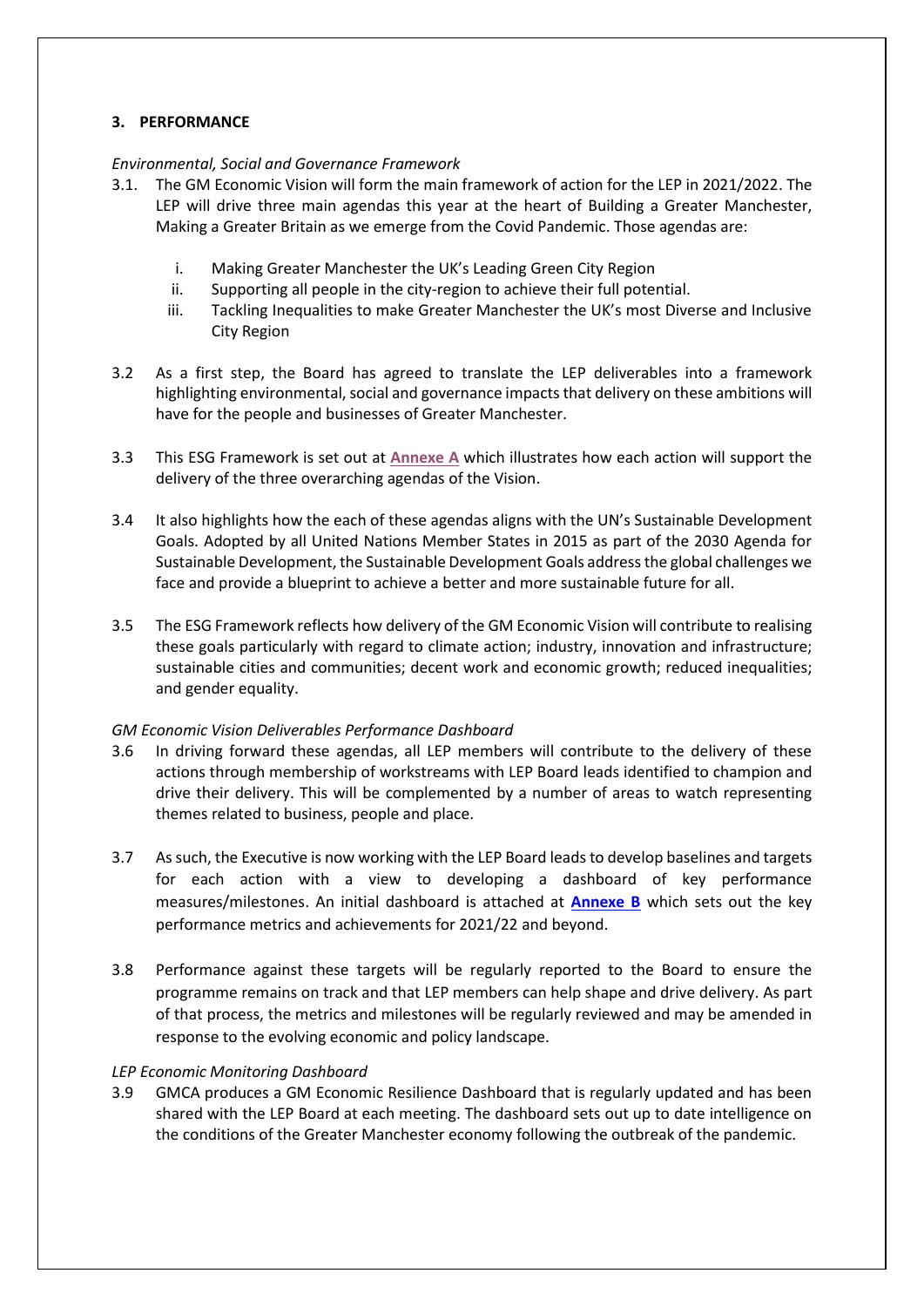- 3.10 The LEP Board agreed that future LEP meetings will be informed by a revised Economic Dashboard which will draw out a subset of key metrics focussed on the GM economy as we move into recovery.
- 3.11 Attached at **[Annexe C](https://gmlep.com/wp-content/uploads/2021/10/Annexe-C-LEP-Economic-Monitoring-Dashboard-Sept.pdf)** is the initial LEP Economic Monitoring Dashboard that sets out these headline metrics and provides the latest data, the change and direction of travel compared to the last update and trends against the national picture where there is meaningful comparative data.
- 3.12 A link is provided to the full GM Economic Resilience Dashboard and subject to feedback from the board, further datasets may be added or removed as they become available to better reflect the developing GM economy

#### *District Engagement*

- 3.13 The LEP is aware that it cannot achieve the GM Economic Vision alone will to continue to work with partners in driving the economic recovery across Greater Manchester and ensure it delivers for all parts of the city region
- 3.14 In 2021/22, the LEP Board will strengthen its links with the areas which make up Greater Manchester by allocating a private sector lead to each of the 10 Local Authority districts. Representatives will be able to engage with districts through a range of channels supported by the relevant Local Authority/GMCA place teams.
- 3.15 As part of this approach, the Board will focus on 'place' by holding its public meetings at local business venues in each district by turn with a focus on a key issue and engaging local businesses and elected Members.
- 3.16 The programme will include a key theme for each meeting highlighting one of the LEP deliverables along with projects that each district wishes to showcase and potential visits to local initiatives.
- 3.17 This approach complements the LEP's central role as the voice of GM business and reflects the following objectives:
	- Improving local relationships in delivering the GM Economic Vision for all parts of the city region
	- Strengthening LEP connection and visibility across all districts
	- Engaging with district business representatives to gather views/evidence from local business
	- Updating localities on GM wide plans and strategies.
	- Supporting delivery of key district initiatives e.g. Innovation Greater Manchester, Towns Boards, Future High Street Funds, Town Centre Challenges

#### *Communication and Engagement*

3.18 Working with partners in Marketing Manchester and the GMCA Communications team, the LEP has developed a Strategic Communications Action Plan to promote the GM Economic Vision and demonstrate that Greater Manchester is now poised to lead UK economic recovery with a plan for innovation, green growth and addressing inequalities.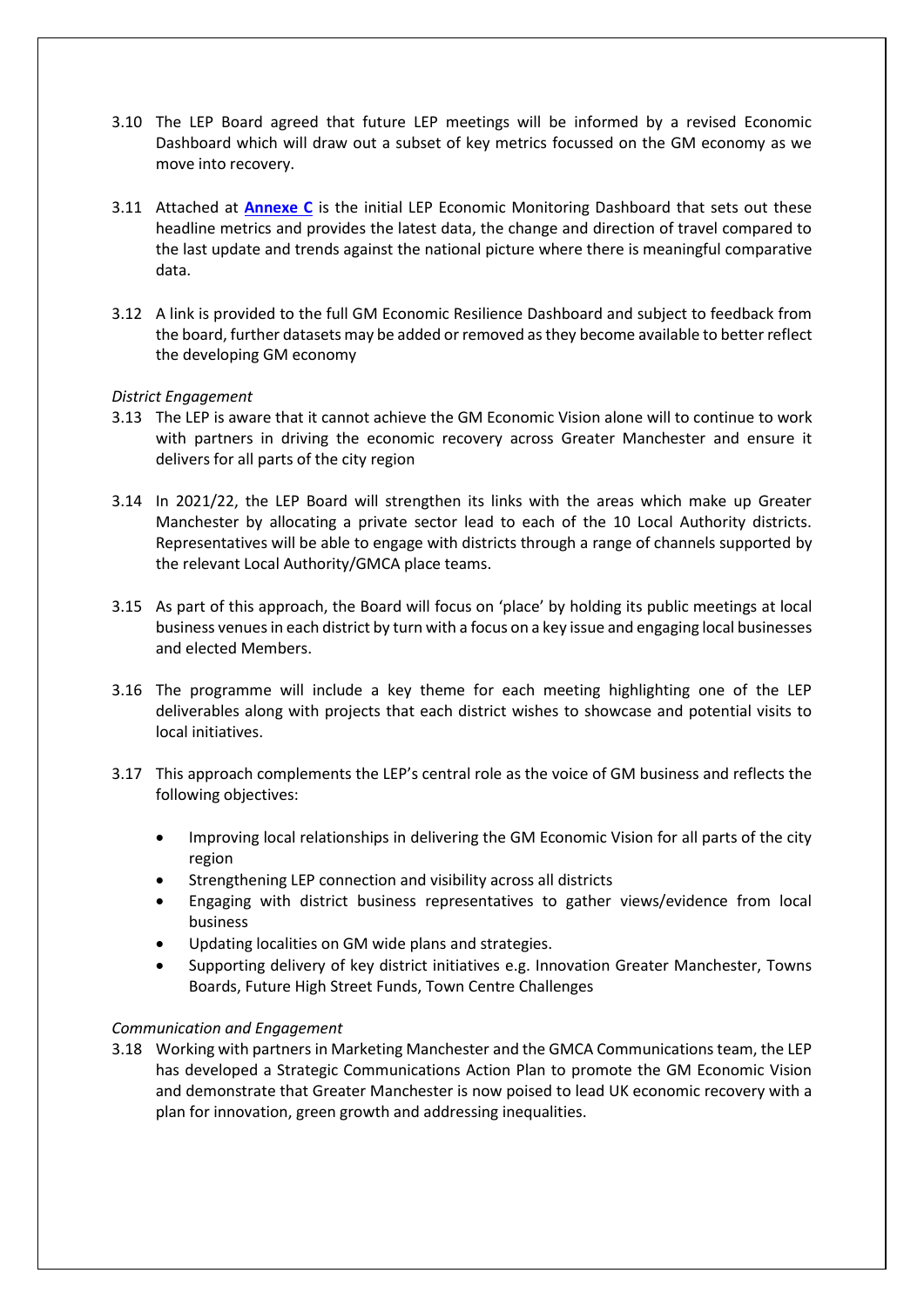- 3.19 The Action Plan reflects the nine deliverables identified within the GM Economic Vision and outlines a rolling programme of activity to provide communications and content provision in support of GM LEP priorities from March 2021 – March 2022.
- 3.20 It is designed to offer a flexible approach that can be reactive and responsive to changes and challenges at local and national level within a strategic and tactical communications framework.
- 3.21 This approach will be complemented by the work of the GM Public Affairs team with its focus on identifying, nurturing and activating productive relationships with political and strategic decision-makers to advance the priorities of the GM Economic Vision.
- 3.22 LEP Board members will support this activity by taking a lead for particular topics and themes in which they have expertise and experience to help drive action and communications/engagement in those areas.

# *Local Growth Fund*

- 3.23 The LEP achieved full spend of Greater Manchester's Local Growth Fund (LGF) allocation by March 2021 LEP and is on course to fulfil a five-year commitment to delivering jobs and economic development. As we enter recovery, the LEP will build on these foundations for economic growth in delivering against the strategies within the GM Economic Vision.
- 3.24 The Government awarded a total of £493.5m over three Growth Deals to GM LEP between 2015-2021 for capital projects that will benefit the local area and economy.
- 3.25 The outcomes agreed in the original deal with Government were for 6,250 jobs to be created and for the public sector investment to generate £210m of private sector investment. Going beyond the levels agreed with Government, LGF investment in Greater Manchester is expected to deliver 7,000 jobs and £364m in private sector investment in the next few years.
- 3.26 These are set to be generated from skills, capital, economic development and regeneration (ED&R) and transport projects. The latest figures set out that 5565 jobs have been created and nearly £310m secured in private sector investment.
- 3.27 Funding allocated through LGF was invested in projects including:
	- £27m into the Mayor's £160m Cycling and Walking Challenge Fund being used to deliver the first phase of the Bee Network
	- £10m towards the launch of the £40m Greater Manchester and Cheshire Life Sciences Fund in partnership with Cheshire and Warrington Local Enterprise Partnership
	- £61.7m towards the multimillion-pound transformation of Stockport's bus station into a modern transport interchange, part of a £1bn investment programme for Stockport town centre led by Stockport Council
	- £10.296m towards the Rochdale M62 J19 (South Heywood Link Road) to unlock access to existing and planned employment and housing sites at South Heywood
	- £10m towards the Manchester City Council Great Ancoats Street improvement scheme
	- £14.9m towards SODA, the new School of Digital Arts at Manchester Metropolitan University
	- £5m towards the £25m Christabel Pankhurst Institute for Health Technology Research and Innovation
	- A £3m provision for business funding and support via GC Angels and the Greater Manchester Coronavirus Business Interruption Loan Scheme.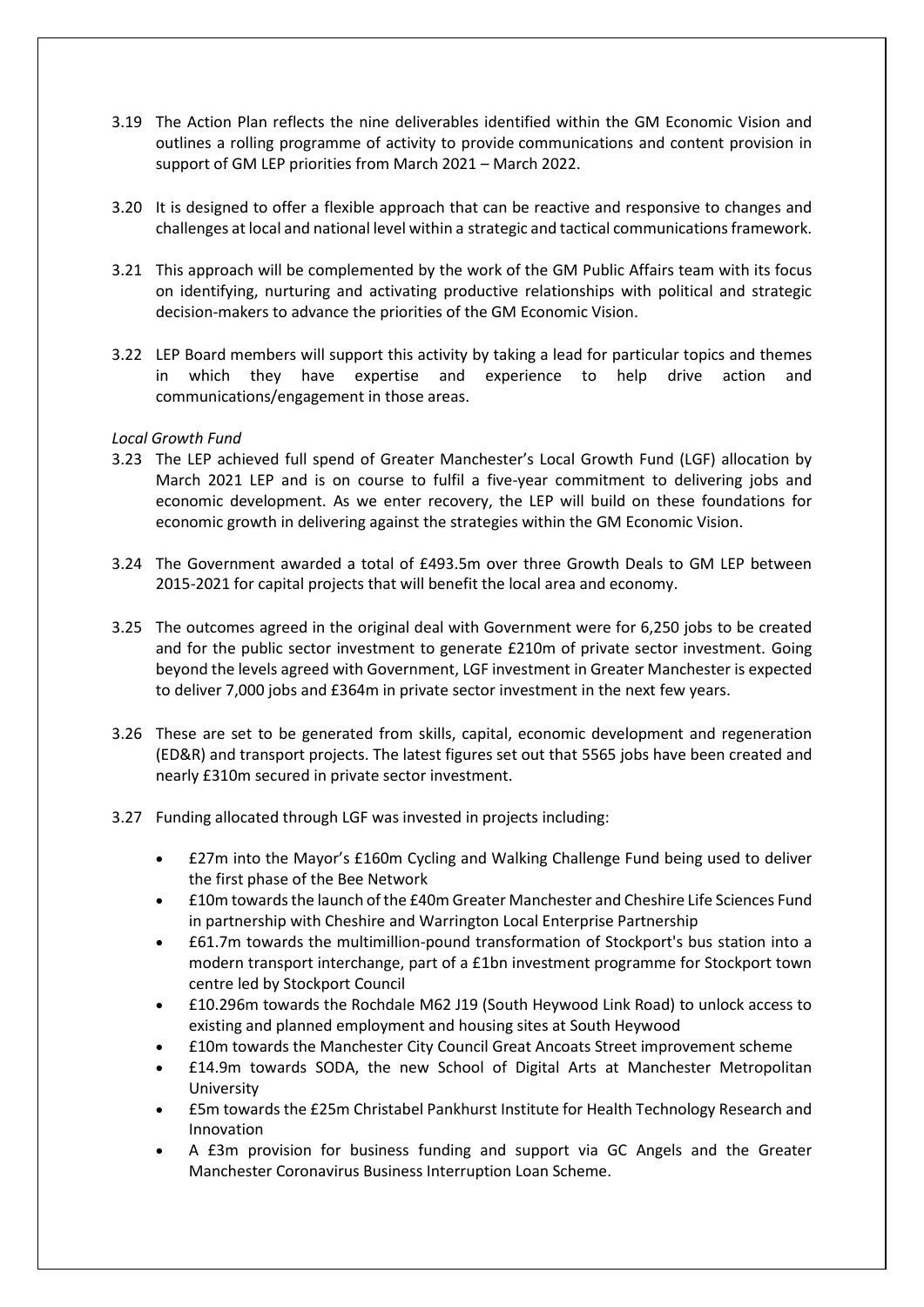# *Get Building Fund*

- 3.28 Greater Manchester was allocated £54.2m from the Get Building Fund for a wide-ranging package of projects that will help drive the local economy in line with the priorities of the Greater Manchester Local Industrial Strategy. The projects will unlock commercial space, bring new superfast broadband, open commercial opportunities and new residential.
- 3.29 The projects supported are:
	- **Base**  Innovation Activities Hub building Refurbishment (£4m)
	- **Mayfield**  Central Park and environmental/infrastructure works (£23m)
	- **Port Salford** Rail Freight Terminal (£6m)
	- **Kingsway Business Park Northern Loop Road** (£3.5m)
	- **South Heywood Link Road** Phase 1 (£10m)
	- **Stok** Conversion of iconic empty high street retail unit into new workspace (£3.5m)
	- **Stockport Exchange** Phase 4 and clean energy infrastructure (£6.6m)
- 3.30 The schemes are predicted to create almost 12,000 direct jobs and a further 1,876 employment opportunities in construction. A total of 45 apprenticeships will follow as will the building of more than 1,000 new homes and 4.5km of roads, cycle ways and walkways supporting 29 businesses and 205,000 square metres of commercial space.
- 3.31 The LEP will receive regular updates and progress reports on the GBF schemes in 2021/22.

#### *Capacity Funding*

- 3.32 GM LEP anticipates an allocation of £500,000 from Government to support the development of strategic growth initiatives in the city region.
- 3.33 In 2021/22, this funding has been agreed to drive LEP delivery of the GM Economic Vision as follows:
	- **GMCA: Research, Policy and Strategy Development - £250k:** To fund capacity in research, policy and strategy to support the implementation of the GM Economic Vision along with supporting the city region's continuing response to Covid and the longer term approach to recovery
	- **Promoting Greater Manchester's Economic Vision and Assets - £123.5k:** Marketing Manchester and GMCA Communications are collaborating on strategic and tactical communications activity to raise the profile of the GM Economic Vision, GM LIS and the GM International Strategy, to position Greater Manchester as a city-region that can support UK economic recovery and growth, while leading green growth and innovation and tackling inequalities
	- **Delivery of specific projects to take forward the agreed Year 2 LIS implementation plan - £100k:** To support the agreed Year 2 LIS implementation activity, in line with the GM Economic Vision and shaped by Board members in their respective LIS portfolio roles to help drive overall delivery
	- **LEP Membership Review – £10k:** Following the comprehensive Board review completed in April 2021, a small amount of funding is allocated for 2021/22 should there be any further changes in Board membership
	- **Delivery of LEP Foresight Group - £5k:** The Foresight Group brings together senior representatives of the business community whose advice on key issues will help develop the LEP's long term thinking and implementation of the GM Strategy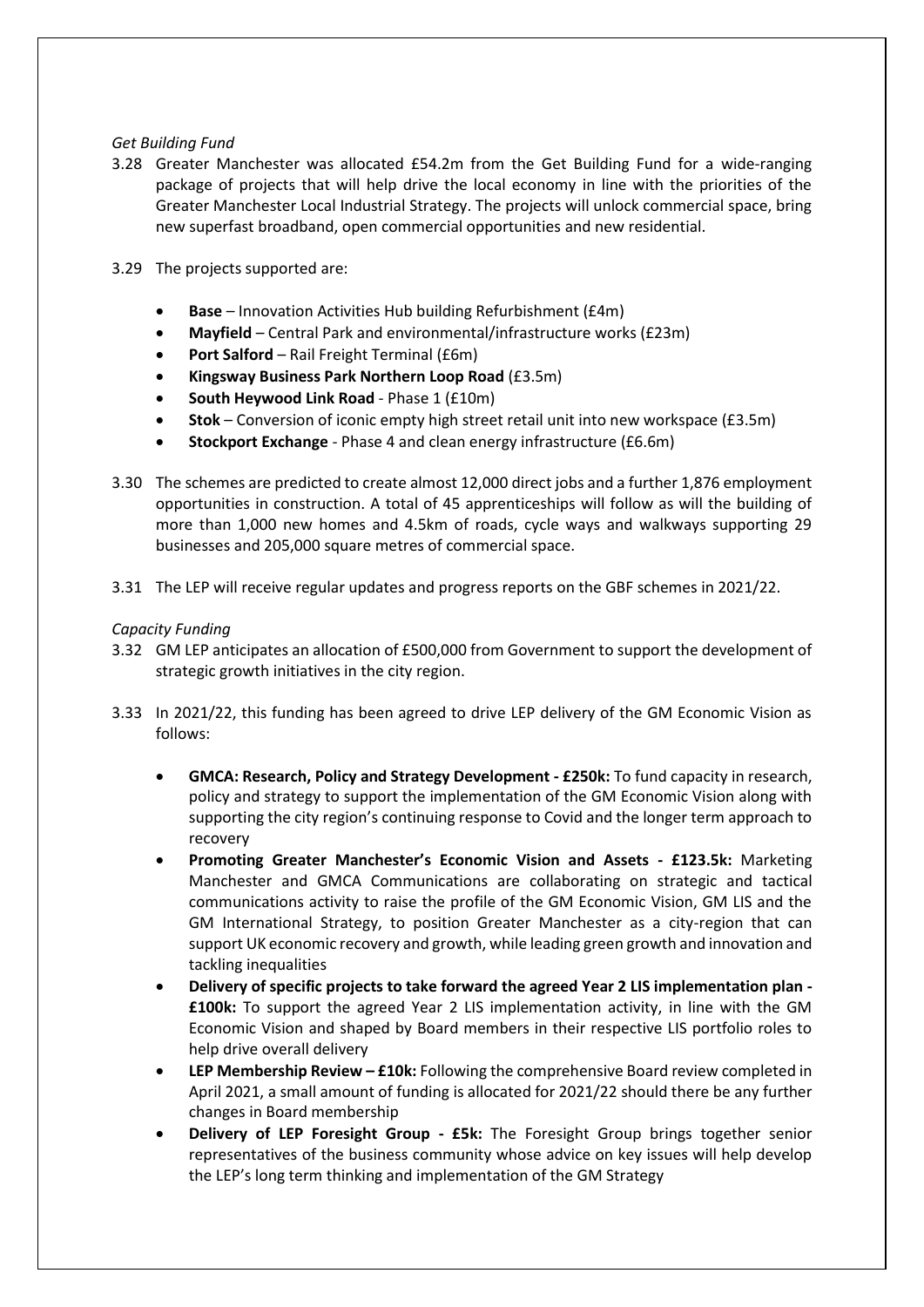- **Contribution to the LEP Network - £7k**
- **LEP contingency for ad hoc activity including expenses - £4.5k**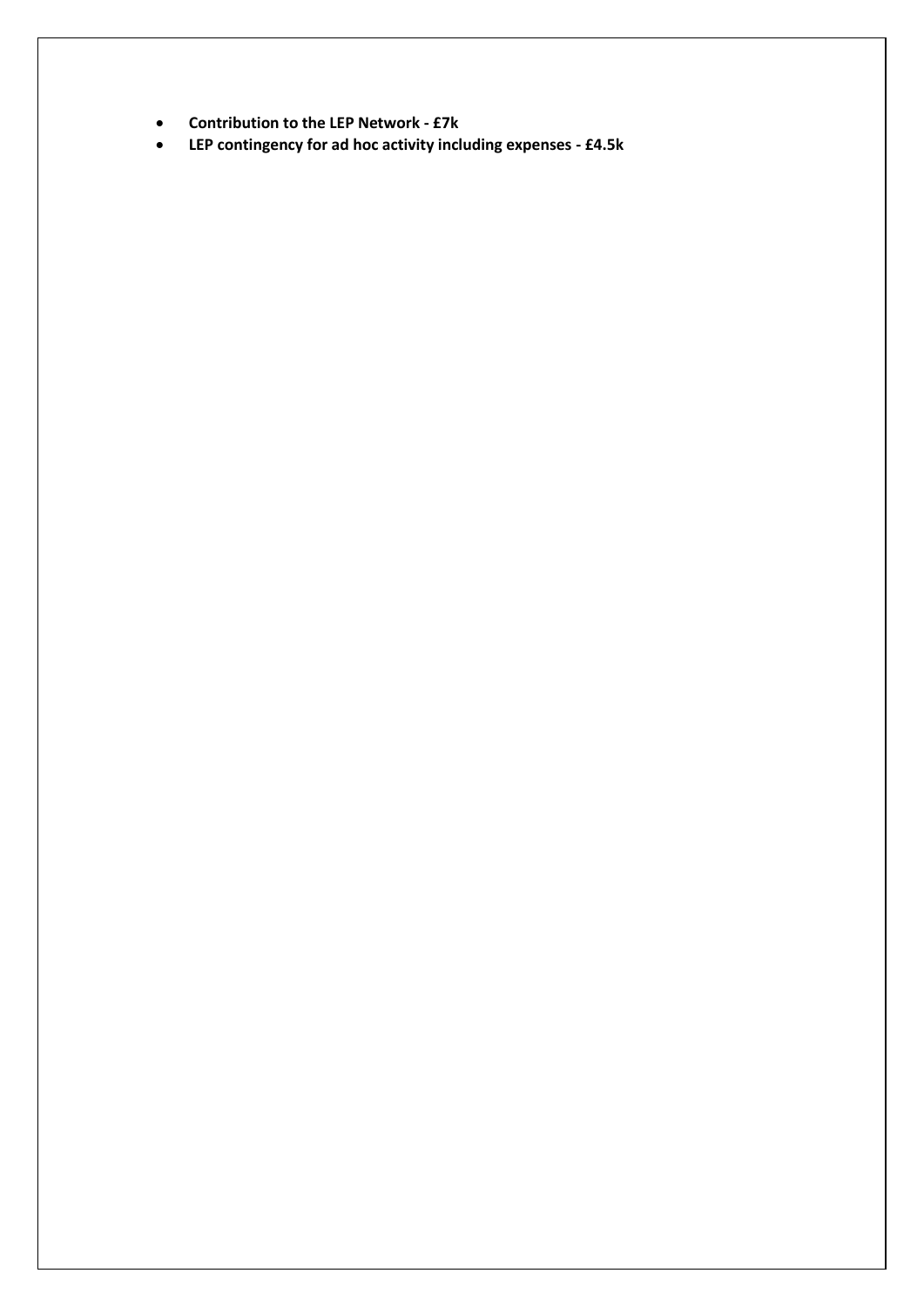# **4. GOVERNANCE**

#### *LEP Board Leadership*

- 4.1 Greater Manchester has developed a unique approach that has GM LEP integrated into the heart of our decision-making processes, putting the private sector at the centre of policy and strategy development.
- 4.2 GM LEP leadership model sees Lou Cordwell as Chair of the Board with Cllr Elise Wilson, Leader of Stockport MBC and GMCA Lead for the Economy, taking the position of Deputy Chair.
- 4.3 The LEP Chair also acts as the SME representative on the Board, championing those issues which affect small and medium sized businesses and ensuring these are addressed in LEP strategy and delivery.
- 4.4 This includes regularly meeting the local Business Representative Organisations to significantly increase the messaging around Greater Manchester economy in the media to promote the city region and attract investors as part of driving recovery.
- 4.5 The LEP has a nominated Diversity Champion who leads on lead on issues of diversity and inclusion – see below.
- 4.6 This model reflects the LEP's commitment to be a modern, collaborative and ambitious voice of Greater Manchester business. This approach will build on the existing strengths and collaborative infrastructure of the Board and strengthen GM LEP's platform of public and private partnership.
- 4.7 This approach was complimented by a refresh of the LEP Board membership completed in early 2021/22, ensuring that the range and level of representation remains appropriate and that LEP members have the necessary skills and capacity to contribute to the LEP's expanding role.
- 4.8 As part of the LEP's commitment to equality, the review also focused on the need to ensure that the LEP reflects the breadth of economic sectors and is reflective of the wider GM population.

#### *A High Performing Team*

- 4.9 The LEP board has a clear ambition to build a high performing team that can make best use of the skills and expertise of individual members and ensures that the Board as a whole is greater than the sum of its parts.
- 4.10 This ambition should be supported by a robust set of values that will underpin the delivery of the Vision.
- 4.11 The LEP already works in line with the Nolan principles of public life and each member has agreed to abide by the LEP Code of Conduct which reflects these principles. Beyond this baseline, the Board has adopted the following values in how it operates.
- 4.12 LEP Board members have committed to:
	- Being open and honest
	- Being inclusive and value everyone's contribution
	- Being part of a team focused on delivering excellence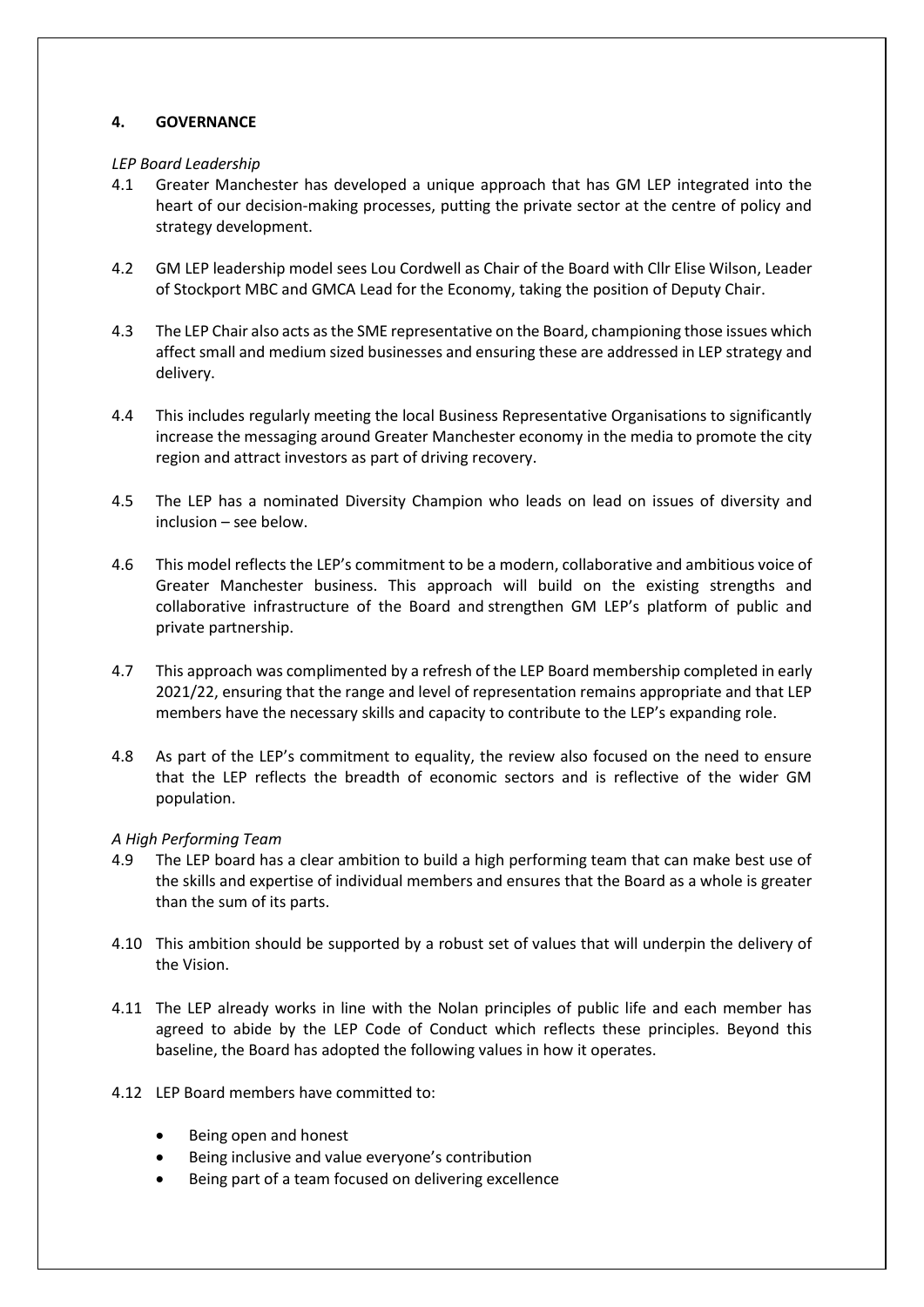- Ensuring participation and that everyone feels they can get involved
- Being robust but constructive in providing challenge
- Ensuring all decisions are evidence based and outcome focused
- Being solution and goal orientated
- Focusing on getting things done and adding value
- 4.13 The LEP meets regularly as a Board to oversee the work of the LEP and partners with a focus on strategy, governance and delivery. Alongside the strategic input and oversight at Board meetings, LEP priorities are also delivered through LEP member participation in a number of project teams and workstreams.
- 4.14 It is important that these meetings are structured to ensure effective, timely and high-quality decision making that maximises the impact of the Board and translates strategy into action.
- 4.15 The Board have therefore agreed that all meetings will reflect the following principles:
	- All members agree that meetings are engaging and add value in driving agenda
	- The majority of time will be spent on quality debate with a focus on a small number of key issues that leads to agreed action
	- The remaining time will be used to address governance issues, reports for information only and any formal requirements
	- All papers and presentations should be concise and accessible
	- All presenters will assume that LEP members have already read their reports
	- LEP members will work with the relevant CA officers to lead development and discussion of their agreed Vision themes, deliverables and workstreams

#### *LEP Board Oversight*

- 4.16 As noted above, GM LEP recognises the scale of the economic impact presented by Covid and its main focus in 2021/22 will be on delivery of the GM Economic Vision ensuring the survival and long-term recovery of the Greater Manchester economy.
- 4.17 The LEP Board has met monthly since the start of the pandemic and will continue to do so to ensure they remain informed of the latest developments and can help drive the recovery of the city region.
- 4.18 Beyond the immediate response to Covid and the priorities identified in the GM Economic Vision, the LEP continues to support the longer term Greater Manchester approach to recovery and its existing GMS/LIS priorities.
- 4.19 The LEP has therefore continued to work with GMCA, the Growth Company and partners in addressing key challenges and opportunities and shaping interventions accordingly. Key initiatives considered and approved in 2021/22 include:
	- **Independent Inequalities Commission:** The Independent Inequalities Commission provided a deep dive, rapid research into the structural inequalities which exist in Greater Manchester, engaging across communities, public and business stakeholders, carrying out research, and gathering ideas, on inequalities associated with health, education, employment and skills; structural racism; future economic strategy, and the powers that Greater Manchester has to tackle these issues.
	- **Greater Manchester Strategy Refresh:** The refreshed GMS will provide an overarching strategic framework for detailed thematic plans and delivery within a ten-year timeframe.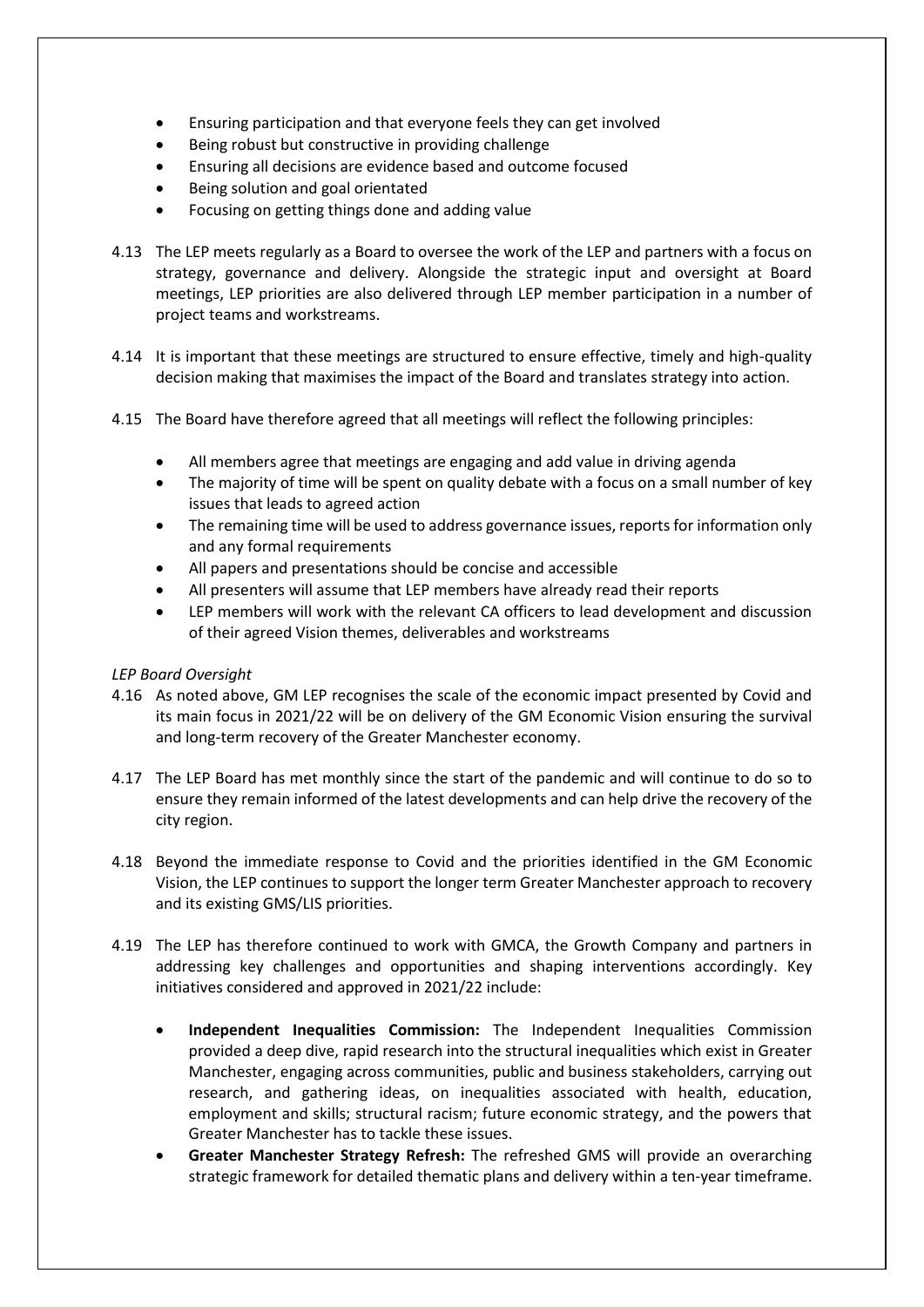It will provide a clear shared and collective vision to attain high level outcomes over this time as well as prioritising activity to be achieved over the first three years of the new GMS.

- **Business Intelligence**: The LEP receives a monthly update from the GM Business Growth Hub including the latest updates on marketing, business finance and inward investment along with the GM Covid related Business Survey which has been running since March 2020 and is the largest scale survey of its kind providing up to date intelligence on key business issues.
- **Business Support:** Enabling business to meet the challenges of a dynamic economy remains a central priority of the LEP and so it continues to drive and shape a number of key business support initiatives including the Business Growth Hub; Technology Adoption Service; Made Smarter; Good Employment Charter; Skills for Growth; Enterprising You; and the GC Kickstart scheme**.**
- **Green Summit and COP 26:** The LEP supports the GM Low Carbon agenda including the Green Summit planned for October 2021 and activities to support COP26 including the launch of the Greener Greater Manchester communications campaign.
- **Social Enterprise**: Supporting the GM Social Enterprise Advisory Group in creating a series of recommendations to encourage a thriving social enterprise sector across the city region.
- **Local Growth Fund**: Ongoing LGF programme delivery following completion of spend in March 2021 with an anticipated outturn of 7,000 jobs and £364m in private sector investment in the next few years.
- **Bee Network**: The LEP invested £27m of LGF into the Mayor's £160m Cycling and Walking Challenge Fund being used to deliver the first phase of the Bee Network, which is the walking and cycling element of the Our Network plan to transform Greater Manchester's transport system. Once completed, the Bee Network will cover circa 1,800 miles and be the longest, integrated, planned network in the country, connecting every neighbourhood of Greater Manchester.
- **GMLEP Website**: Regular updates and signposting to available business support; provision of thought leadership through the 'Insights' section; launch of the GM Economic Vision and Innovation Greater Manchester landing pages; and current news articles
- 4.20 The LEP will continue to monitor and respond to the current situation as well as plan for the next stage as we move into recovery through 2021/22 and beyond as set out above.

#### *Diversity and Inclusion*

- 4.21 The LEP recognises that the Board works on behalf of all the people of Greater Manchester and understands that different people bring different ideas, knowledge and perspectives. Vimla Appadoo acts as its Diversity Champion to lead on issues of diversity and inclusion.
- 4.22 In 2021/22, the LEP will explore how it can use its business experience and expertise to promote greater diversity and inclusion within the work of the LEP itself, the private sector and to add value to wider GM policy development and delivery as outlined above.

#### *Local and National Engagement*

- 4.23 The LEP works in partnership at local, regional and national level for the benefit of the city region including working closely with MIDAS, Marketing Manchester and the GM Business Growth Hub.
- 4.24 In 2021/22, the LEP will extend this engagement at local level with each private sector Board member appointed as the link to each of the 10 GM districts. This will strengthen LEP connection and visibility across all districts and help to drive inclusive economic growth across the city region.